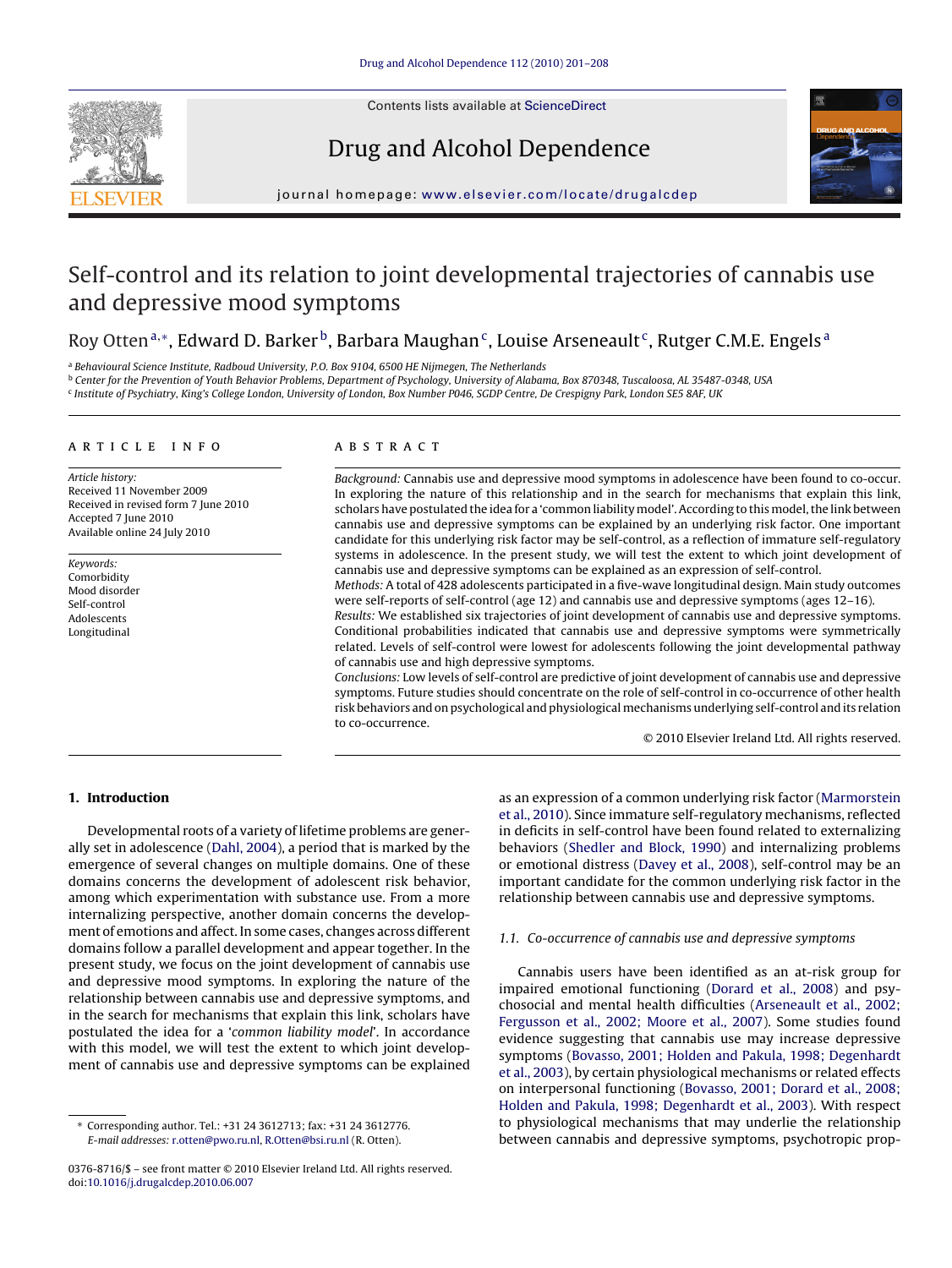erties of cannabis may increase levels of interferongamma that indirectly augment the synthesis of serotonin [\(Holden and Pakula,](#page-6-0) [1998\).](#page-6-0) Regarding effects on interpersonal functioning, cannabis use has been found to interfere with adolescents' social relationships ([Brook et al., 1989\).](#page-6-0)

A second group of studies found support for the 'secondary substance use disorder model' that posits that mental health problems increase the risk for substance use. Regarding depressive symptoms or dysthymia, cannabis has been found to have a self-medicating function, producing mood altering symptoms ([D'Souza et al., 2004;](#page-6-0) [Renault et al., 1974\).](#page-6-0)

Finally, there is the possibility that cannabis use may not be causally related to depressive symptoms at all, as it was shown by [Fergusson and Horwood \(1997\)](#page-6-0) and by [Boys and Marsden \(2003\).](#page-6-0) Here, accordingly with a 'common liability model', the comorbidity rates of depressive symptoms and cannabis use can be explained as an expression of a common underlying risk factor. One important candidate for this underlying risk factor in the common liability model may be self-control.

### 1.2. Self-control

A major source of problems in adolescence is related to difficulties in the control of behavior and regulation of emotions ([Dahl, 2004\).](#page-6-0) These difficulties are partially due to the fact that specific regions of the brain implicated with self-regulation are still in progress ([Giedd, 2004\).](#page-6-0) Specifically, it is during this specific period that functional and structural development of subcortical and prefrontal regions in the brain take place, regions in the brain associated with self-regulatory control ([Galvan et al., 2006\).](#page-6-0) Selfcontrol can be referred to as a person's capacity to (a) inhibit socially unacceptable and undesirable impulses and (b) alter and regulate one's behavior, thoughts, and emotions [\(Baumeister et al., 1994;](#page-6-0) [Muraven and Baumeister, 2000; Tangney et al., 2004\).](#page-6-0) Individual differences in self-regulatory control have been found to increase engagement in risk-taking [\(Magar et al., 2008\).](#page-6-0) In particular, individuals who show lower levels of self-control have been found to be more delinquent ([De Kemp et al., 2009\)](#page-6-0) and to be more at-risk to use alcohol, tobacco, and cannabis ([Wills and Stoolmiller, 2002\).](#page-7-0) Here, self-control may entail a coping component: individuals with low self-control may be incapable to inhibit impulsivity, which is a marker for substance use [\(Shedler and Block, 1990; Verdejo-García](#page-7-0) [et al., 2008\).](#page-7-0)

Besides its relation to substance use, recent studies have found support for the assumption that an immature self-regulation mechanism reflected in low self-control is also associated with emotional problems such as low self esteem [\(Finkenauer et al., 2005\)](#page-6-0) and depression (Kaslow et al., 1988). Specifically, a recent study by Davey and colleagues provided an overview of models that aim to explain how the vulnerability for depressive symptoms arises in adolescence [\(Davey et al., 2008\).](#page-6-0) One of these models postulates that an increase in depression/depressive symptoms during adolescence is due to an ineffective social information processing network. Particularly, yet-to-mature self-regulatory mechanisms may be incapable to process important social stimuli adequately, which in turn may precipitate depressive symptoms [\(Nelson et al.,](#page-6-0) [2005\).](#page-6-0) According to a second model, depression or altered depressive symptoms in adolescence are a result of decreased approach and increased risk avoidance ([Ernst et al., 2006\).](#page-6-0) Finally, Forbes and Dahl argue that depression or depressive symptoms in adolescence may be due to development of the neurological systems that underlie reward in adolescence ([Forbes and Dahl, 2005\).](#page-6-0) All these models refer to the immature self-regulatory system and the mismatch between different systems as a consequence of this immaturity. In other words, the underlying process here refers to the incapability of individuals low on self-control to influence their emotions

and thoughts, and therefore an increased risk to develop depressive symptoms.

Hence, both cannabis use as well as depressive mood symptoms in adolescence can possibly be subscribed to immaturity of selfregulatory systems and mismatches of different systems which is typical for adolescence.

#### 1.3. The present study

The present study responds to the need for more research on co-occurrence of behavior and potential explanatory factors. Specifically, it concentrates on the role of self-control in the joint development and co-occurrence of cannabis use and depressive mood symptoms in an at-risk age group. We will concentrate on those adolescents who show cannabis use and report elevated depressive symptoms. We will use longitudinal data and because we concentrate on an early age group, we will focus on robust profiles of cannabis use. A previous study that concentrated on trajectories of cannabis use in early adolescence found three trajectories (early onset – late onset – non-users). The late onset group was a split-off from the non-users trajectory at around age 15 ([Flory](#page-6-0) [et al., 2004\).](#page-6-0) In the present study we will also expect two or three developmental pathways of cannabis use: a large group of respondents that has hardly developed any use of cannabis, and one or two expectantly smaller groups that report different levels of frequency of use. Regarding depressive symptoms, we expect three or four robust profiles of development of depressive symptoms (for three trajectories see [Brendgen et al., 2010,](#page-6-0) for four trajectories see [Rodriguez et al., 2005\).](#page-7-0) Specifically, we expect one group that shows consistently low levels of depressive symptoms, one large group that shows medium levels of depressive symptoms, and one or two smaller groups that show consistently high or increasing levels of depressive symptoms. By combining these trajectories we will create trajectories of joint development of cannabis use and depressive symptoms. If self-control functions as a common liability factor in the joint development of cannabis use and depressive symptoms, those individuals who follow the joint trajectory illustrated by high levels of cannabis use and high levels of depressive symptoms would show lowest levels of self-control. In other words, whereas other studies assume that there are causal relationships between cannabis use and depressive symptoms, we postulate that the joint development of cannabis use and depressive symptoms can be explained by one underlying factor that is know to be important in adolescence (i.e., self-control).

We analyzed the data to (i) establish separate developmental trajectories of cannabis use and depressive symptoms; (ii) to establish joint developmental trajectories of cannabis use and depressive symptoms; and (iii) to determine if we could discriminate subgroups of joint developmental trajectories of cannabis use and depressive symptoms by using indicators of self-control accordingly with a common liability model.We thus examined selfcontrol in relation to subgroup differences in the development of cannabis use and depressive symptoms in adolescence.

#### **2. Methods**

#### 2.1. Sample

Participants were from the Family and Health Study, a prospective study among 428 families that were selected from registers of 22 municipalities in the Netherlands (e.g., [Harakeh et al., 2005; Van der Vorst et al., 2005\).](#page-6-0) The families were visited in their homes by interviewers. To maintain confidentiality, questionnaires were filled out in private by each family member. Participants were asked not to discuss the questionnaire with other family members. In the present study, we use data from five waves with 1-year interval of the youngest child in the family. At year 1, participants for this study were between 13 and 15 years ( $M = 13.36$ ,  $SD = .50$ ). The distribution of males and females was almost equal. More than 95% of the family members were of Dutch origin. With respect to education, adolescents were equally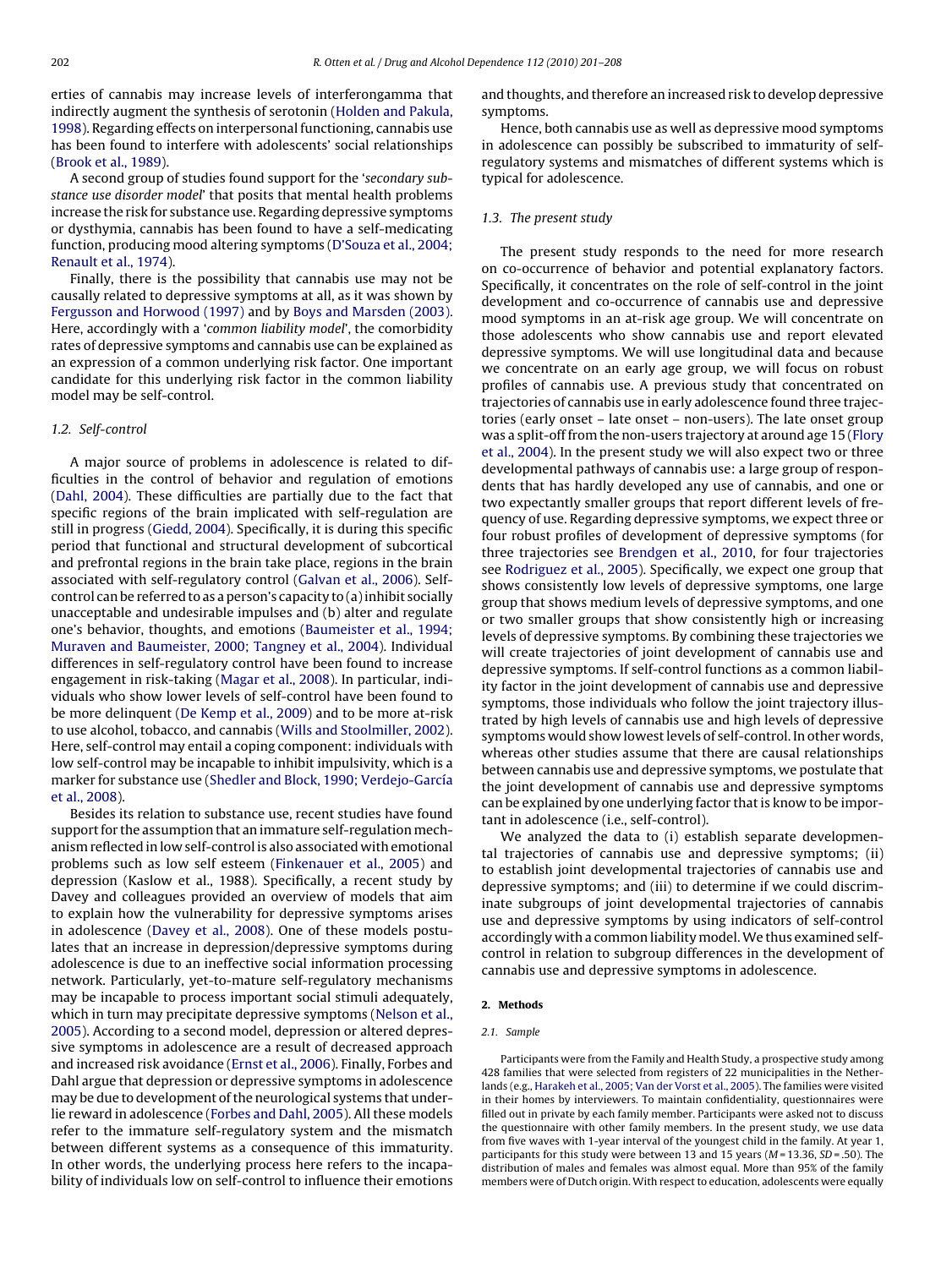<span id="page-2-0"></span>divided over three educational levels; one-third of the respondents followed special or lower education, one-third followed intermediate, general education, and the remaining group followed the highest level of secondary school in the Netherlands (preparatory college and university education). Parental consent was obtained for all adolescents who participated and the study was approved by a local ethics committee.

#### 2.2. Measures

2.2.1. Self-control. To assess self-control, a Dutch translation of the self-control scale developed by Tangney, Baumeister, and Boone was employed (2004) that showed adequate psychometric qualities [\(DuBois et al., 1995; Kuijer et al., 2008;](#page-6-0) [Mathews et al., 2007\).](#page-6-0) We used a short version of the original scale ([De Kemp et al.,](#page-6-0) [2009; Finkenauer et al., 2005\).](#page-6-0) The self-control scale aims to assess people's ability to control their impulses, alter their emotions and thoughts, and to interrupt undesired behavioral tendencies and refrain from acting on them. On a five-point scale ranging from 1 not at all to 5 very much, participants were asked to indicate the extent to which items applied to them. Examples items are: "I am lazy", "I have a hard time breaking bad habits", "I wish I had more self-discipline", and "I have trouble concentrating", "I change my mind fairly often"  $(M=2.26, SD=.54)$ . The alpha was sufficient (11 items, alpha .75) and in line with other studies ([De Kemp et al.,](#page-6-0) [2009; Finkenauer et al., 2005\).](#page-6-0)

2.2.2. Cannabis use. Information was collected using self-reports at each assessment point following two items: (1) have you ever used cannabis  $(0 = Yes, 1 = No)$ ; (2) How many times have you used cannabis during the last 4 weeks  $(1 = Not. 2 = 1-2)$ times, 3 = 3-4 times, 4 = 5 times or more). We created a composite score, ranging from 0 to 4, which represented the frequency of cannabis use for each data collection wave (0 = Never used, 1 = Used, but not during the last 4 weeks,  $2 = 1-2$  times during the last 4 weeks,  $3 = 3-4$  times during the last 4 weeks,  $4 = 5$  times or more during the last 4 weeks (M (SD's): .10 (.47), .24 (.81), .34 (.89), .43 (1.00), .51 (.98)) [\(Monshouwer et](#page-6-0) [al., 2006\).](#page-6-0)

2.2.3. Depressive mood symptoms. To assess the extent to which adolescents experience negative moods, the 6-item depressive mood list developed by [Kandel and](#page-6-0) [Davies \(1982, 1986\)](#page-6-0) was used in its Dutch translation ([Dékovic, 1996; De Vries et al.,](#page-6-0) [2003\).](#page-6-0) The depressive mood list is extensively used in adolescent surveys [\(Engels](#page-6-0) [et al., 2001; Compas et al., 1993; Otten et al., 2009\) a](#page-6-0)nd showed sufficient psychometric properties in terms of internal consistency, reliability and stability over time [\(Van den Eijnden et al., 2008\).](#page-7-0) Respondents were asked to report the frequency of experienced negative feelings over the last 12 months. Studies have shown that depressive symptoms are rather stable [\(Kendall et al., 1989\).](#page-6-0) On a five-point scale items asked how often they felt unhappy, sad, or depressed and how often they felt nervous or tensed. Cronbach's alpha's for the depressive mood list used in the present study were consistently >.80 at each point of measurement (M (SD's): 2.47 (.64), 2.54 (.71), 2.53 (.70), 2.31 (.72), 2.30 (.71)).

#### 2.3. Attrition and missing data

Of the original dataset 98% of the cannabis use data were available at T2; 92% at T3; and 71% of the data were available at T4 and T5. At T2, complete depressive symptoms data was available for 97% of the original data, 94% at T3, 79% at T4 and 71% at T5. To make use of all available data participants with at least one data point on cannabis use and depressive symptoms were allowed in the trajectory analyses (99.3%). Participants who had missings on either cannabis use data or depressive symptoms data on one of the five measurement points were likely to be lower educated than those respondents for who complete data over all time five points were available.

#### 2.4. Analyses

After presenting descriptive data on trends in cannabis use and depressive symptoms across the study age range, the analyses proceeded in three steps. In step 1, in preparation of the joint trajectory analysis of cannabis use and depressive symptoms, models for the developmental trajectories were separately estimated for cannabis use and depressive symptoms. We used growth mixture models (GMMs) to estimate the trajectories in Mplus Version 4.1 [\(Muthen and Muthen, 1998-2003\).](#page-6-0) GMMs are designed to identify clusters of individuals who follow unique developmental trajectories, each of which may reflect distinct etiologies and/or outcomes. These clusters are identified on the basis of growth parameters such as intercepts (starting values) and slopes (linear or quadratic growth). Missing data were handled through Full Information Maximum Likelihood [\(Enders and Bandalos, 2001\).](#page-6-0) To account for the non-normal distributions of the cannabis use scores, we used censored data for the clustering of the scores at the scale minimums (i.e., a preponderance of zeros). A series of models was fitted beginning with a one-trajectory model and moving to a four-trajectory model. There are different ways to decide the choice for the correct number of trajectories. First, it can be decided by inspection of the BIC (the Bayesian Information Criterion), a measure that balances the fit of the model, with lower values indicating a more parsimonious model. Second, one can also look at the entropy that indicates the precision of group assignment, with values

### **Table 1**

Mean levels of cannabis use and depressive symptoms.

| Variable            | <b>Boys</b> |           | Girls |           | Total |      |  |  |
|---------------------|-------------|-----------|-------|-----------|-------|------|--|--|
|                     | Mean        | <b>SD</b> | Mean  | <b>SD</b> | Mean  | SD   |  |  |
| Cannabis use        |             |           |       |           |       |      |  |  |
| Wave 1              | .12         | .52       | .08   | .41       | .10   | .47  |  |  |
| Wave 2              | .32         | .94       | .17   | .66       | .24   | .81  |  |  |
| Wave 3              | .48         | 1.09      | .22   | .64       | .34   | .89  |  |  |
| Wave 4              | .63         | 1.26      | .25   | .65       | .43   | 1.00 |  |  |
| Wave 5              | .68         | 1.13      | .35   | .79       | .51   | .98  |  |  |
| Depressive symptoms |             |           |       |           |       |      |  |  |
| Wave 1              | 2.35        | .63       | 2.57  | .64       | 2.47  | .64  |  |  |
| Wave 2              | 2.37        | .70       | 2.69  | .68       | 2.54  | .71  |  |  |
| Wave 3              | 2.38        | .70       | 2.66  | .68       | 2.53  | .70  |  |  |
| Wave 4              | 2.19        | .71       | 2.42  | .72       | 2.31  | .72  |  |  |
| Wave 5              | 2.16        | .69       | 2.43  | .70       | 2.30  | .71  |  |  |

closer to 1 indexing greater precision (range 0–1). Finally, it is important to take the utility of classes into account. This can be based on the knowledge about a certain development, and the fact that classes need to have reasonable numbers of participants [\(Jordan et al., 2006\) a](#page-6-0)nd the extent to which these numbers are theoretically meaningful [\(Muthen, 2003\).](#page-6-0)

In step 2, the joint trajectories of depressive symptoms and cannabis use were estimated. We used the most robust trajectory models for depressive symptoms and cannabis use as the starting point for the joint models. Key outputs of a joint model are the joint probabilities and the conditional probabilities. Joint probabilities of belonging to trajectories of depressive symptoms and cannabis use (e.g., the probability of following chronic depressive symptoms and chronic cannabis use trajectories), and conditional probabilities (e.g., the probability of following a high depressive symptoms trajectory conditional on following a high cannabis use trajectory) are useful for describing the developmental overlap between two types of distinct but related phenomena [\(Barker et al., 2007\).](#page-6-0)

In step 3, we classified the adolescents based on their probabilities of belonging to the different joint trajectories and examined mean differences between the joint trajectories in self-control. The extent to which self-control could differentiate the joint trajectories was tested with multinomial and logistic regression analyses with weighted data. When data are weighted, each participant is represented in each cell as a function of his or her probability of being assigned to that joint trajectory group. This approach preserved the continuous nature of the classification variable and corrected for potential uncertainty in trajectory assignment.

#### **3. Results**

Table 1 shows the prevalence of cannabis use and depressive symptoms at each wave for the total group and for boys and girls separately. Overall cannabis use increased over time. At age 13 only 5% had used cannabis at some point in time, at age 14 this was 10.5%, at age fifteen 17.9%, at age sixteen 22.5%, and at age seventeen 29.3% of the respondents had used cannabis at some point in time. Overall, depressive symptoms remained stable over time.

#### 3.1. Trajectory models of cannabis use and depressive symptoms

The segregate trajectories for cannabis use and depressive symptoms are shown in Figs. 1 and 2, respectively. Both trajectories show a slight decline in the end which may be due to some selec-



**Fig. 1.** Longitudinal profiles of cannabis use (CU) over five measurements (with 1-year intervals).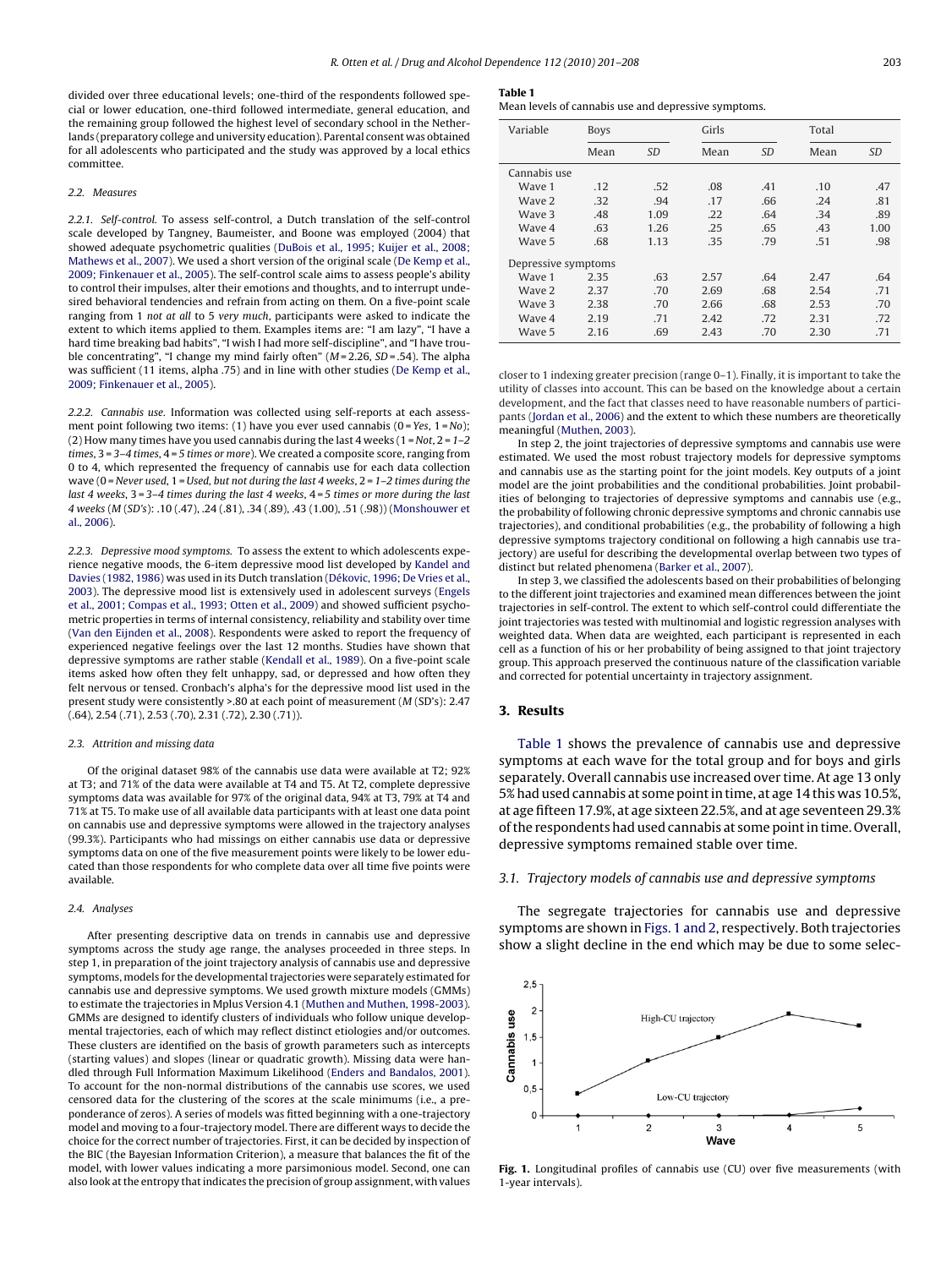

**Fig. 2.** Longitudinal profiles of depressive symptoms (DS) over five measurements (with 1-year intervals).

tiveness in the attrition/retention. In our study, boys were more likely to score higher on cannabis use than girls, and girls were more likely to score higher on depressive symptoms than boys; however, the shape of the trajectories for both groups was similar. Therefore, we analyzed the data on the total sample, controlling for the confounding effect of sex.

The fit measures indicated that respectively a three-group model for cannabis use (BIC = 1863.35; entropy = .93) and a four-group model for depressive symptoms (BIC = 3428.88; entropy = .75) fitted slightly better to the data than a two-group model (BIC = 1944.88;  $p = .00$ ; entropy = .90) and a three-group model (BIC = 3464.06; entropy = .72). However, we have deliberately chosen for the two-trajectory solution of cannabis use and a three-trajectory solution for depressive symptoms. Specifically, we aimed at combining the most robust developmental trajectories of cannabis use and depressive symptoms. Combining a three-group model with a four-group model would lead to 12-joint trajectories, with some joint combinations comprised of only few or no respondents. One criterion for the decision for a correct number of trajectories is that each class needs to have a reasonable number of children to be theoretically meaningful [\(Muthen, 2003\).](#page-6-0) Hence, we decided to choose the more robust solution (i.e., a two-trajectory solution of cannabis use and a three-trajectory solution for depressive symptoms). The argument that a model with a smaller number of groups would imply more robustness was supported by the fact that the second and the third trajectory for cannabis use in the three-group model were parallel and as a sum included the exact number of respondents as in the second trajectory of the twogroup model (this was also found for depressive symptoms). The choice for two groups with respect to cannabis use would also be in line with [Moffitt's theory of antisocial behavior \(1993\). S](#page-6-0)pecifically, according to this theory there are two pathways of antisocial behavior: a life-course persistent pathway and an adolescent-limited pathway. Individuals that follow the life-course persistent pathway are likely to show antisocial behavior that begins in childhood and persists into adolescence and adulthood. Those who follow the adolescent-limited pathway start to show antisocial behavior in mid-adolescence (around age 15), however, here it is limited to adolescence and therefore considered to be more normative. Finally, there is a third group that does not engage in antisocial behavior. The two-trajectory solution for cannabis use may reflect a similar development with a relatively small group engaging in cannabis use and a larger group that consists out of abstainers and late starters (at around age fifteen: the adolescence-limited group).

Regarding cannabis use, individuals in the low trajectory were not engaged in cannabis use or rarely so (76%), with no significant intercept, slope, or quadratic trend (estimates based on censored data: intercept = −13.709, SE = 12.972, p = .291; slope = 5.322, SE = 6.166, p = .388; quadratic trend = -.593, SE = .746, p < .427). A proportion of 24% of the sample followed the increasing cannabis

use trajectory (intercept = −2.407, SE = .898, p < .0001; slope = 2.671, SE = .491, *p* < .0001; quadratic trend = −.414, SE = .08, *p* < .0001).

For depressive mood symptoms, the lowest trajectory included 25% of the sample and represented those who hardly reported having experienced depressive symptoms over the last 12 months (intercept = .813,  $SE = .14$ ,  $p < .0001$ ; slope = -.009,  $SE = .05$ ,  $p = .863$ ; quadratic trend =  $-.004$ , SE = .02, p = .802). The second trajectory included the largest part of the sample (50%) which represented those who reported overall medium levels of depressive symptoms (intercept = 1.460,  $SE = .16$ ,  $p < .0001$ ; slope = .062,  $SE = .04$ ,  $p = .126$ ; quadratic trend =  $-.031$ ,  $SE = .004$ ,  $p < .01$ ). The highest depressive symptoms trajectory identified 25% of the sample  $intercept = 2.142, SE = .10, p < .0001; slope = .153, SE = .06, p < .009;$ quadratic trend =  $-.061$ , SE = .01, p < .0001). These findings are in line with the idea that depressive symptoms, rather than symptoms that belong to a clinical depression, are rather common and their prevalence follows a relatively normal distribution, with most adolescents reporting depressive symptoms to some extent, and less individuals scoring relatively high or low.

# 3.2. Step 2: joint trajectories of cannabis use and depressive mood symptoms

The top part of [Table 2](#page-4-0) shows the joint probabilities of trajectory membership. In this part of the table, probabilities across all cells sum to 1. Most individuals scored low on cannabis use and followed the medium trajectory of depressive symptoms (38.3% of the sample). Most important for our study, the sixth and most atrisk trajectory describes the developmental overlap between two types of distinct but related phenomena and consisted of individuals who scored positive on cannabis use and high on depressive symptoms (8.2% of the sample).

3.2.1. Conditional probabilities of depressive symptoms given cannabis use. The middle part of [Table 1](#page-2-0) contains the likelihood of following one of the depressive symptoms trajectory groups conditional on membership in the cannabis use trajectory. Most importantly, the likelihood to follow the high depressive symptoms trajectory was higher for those following the high cannabis use trajectory than for those following the low cannabis use trajectory (.35 versus .24, respectively).

3.2.2. Conditional probabilities of cannabis use given depressive symptoms. The third part of the table contains the likelihood of following one of the two cannabis use trajectory groups conditional on membership in one of the depressive symptoms trajectories. Here, most importantly, the likelihood to follow the cannabis use trajectory was higher for those who followed the high depressive symptoms trajectory than for those who followed the medium or low depressive symptoms trajectories (.31 versus .18 and .21, respectively).

[Table 3](#page-4-0) presents the proportion of boys and girls in the trajectory groups as well as the results of a logistic regression analyses predicting membership with gender. Boys were more likely than girls to follow joint trajectory 2 (low cannabis–medium depressive symptoms), group 4 (high cannabis–low depressive symptoms), and group 5 (high cannabis–medium depressive symptoms). Girls were more likely than boys to follow group 3 (low cannabis–high depressive symptoms). There were no significant differences in proportions of boys and girls following group 1 (low cannabis–low depressive symptoms) and group 6 (high cannabis–high depressive symptoms).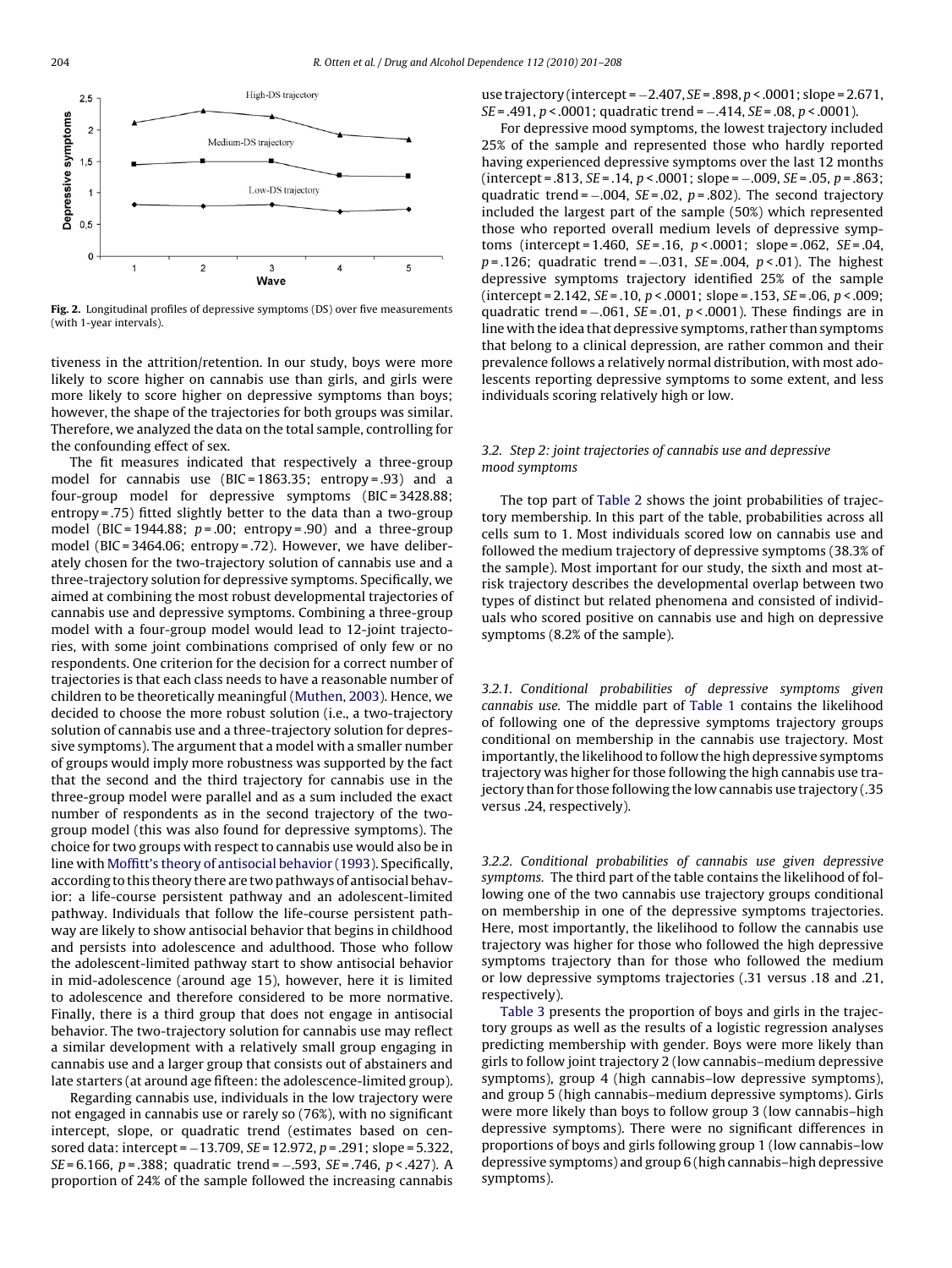#### <span id="page-4-0"></span>**Table 2**

Joint and conditional probabilities of depression and cannabis use trajectories.

| Cannabis use                                                                  | Depressive symptoms |             |             |  |  |  |  |
|-------------------------------------------------------------------------------|---------------------|-------------|-------------|--|--|--|--|
|                                                                               | Low                 | Medium      | High        |  |  |  |  |
| Probabilities of trajectory groups membership <sup>a</sup>                    |                     |             |             |  |  |  |  |
| Low                                                                           | (1) 0.202           | $(2)$ 0.383 | (3) 0.182   |  |  |  |  |
| High                                                                          | $(4)$ 0.046         | $(5)$ 0.105 | (6) 0.082   |  |  |  |  |
| Probabilities of depressive symptoms conditioned on cannabis use <sup>b</sup> |                     |             |             |  |  |  |  |
| Low                                                                           | $(1)$ 0.264         | $(2)$ 0.500 | (3) 0.237   |  |  |  |  |
| High                                                                          | $(4)$ 0.196         | (5)0.452    | $(6)$ 0.352 |  |  |  |  |
| Probabilities of cannabis use conditioned on depressive symptoms <sup>c</sup> |                     |             |             |  |  |  |  |
| Low                                                                           | $(1)$ 0.816         | (2) 0.784   | (3)0.689    |  |  |  |  |
| High                                                                          | (4) 0.184           | $(5)$ 0.216 | $(6)$ 0.311 |  |  |  |  |
| <sup>a</sup> Cells sum to 1.                                                  |                     |             |             |  |  |  |  |

<sup>b</sup> Rows sum to 1.

<sup>c</sup> Columns sum to 1.

#### **Table 3**

Between group proportions of boys and girls.

| Joint trajectory groups | <b>Boys</b> |      | Girls |      | Odds ratio |
|-------------------------|-------------|------|-------|------|------------|
|                         |             |      |       |      |            |
| 1. Low CU-Low DS        | 72          | 35.3 | 79    | 41.1 | 1.26       |
| 2. Low CU-Medium DS     | 50          | 24.5 | 37    | 16.5 | .61        |
| 3. Low CU-High DS       | 26          | 12.7 | 52    | 23.2 | $2.08***$  |
| 4. High CU-Low DS       | 29          | 14.2 | 16    | 7.1  | .46        |
| 5. High CU-Medium DS    |             | 7.4  |       | 1.8  | $.25^*$    |
| 6. High CU-High DS      | 12          | 5.9  | 23    | 10.3 | 1.85       |

Note: CU = cannabis use and DS = depressive symptoms.

 $p < .01$ .

 $p < .001$ .

#### 3.3. Step 3: self-control, cannabis use, depressive symptoms

First, we calculated self-control scores for the separate trajectories of cannabis use and depressive symptoms. Regarding cannabis, the mean scores for individuals in the low and the high trajectory were, respectively, 2.28 ( $SD = .53$ ) and 2.19 ( $SD = .57$ ). With respect to depressive symptoms, the mean scores for individuals in the low, medium, and high trajectory were respectively 2.27 (SD = .49), 2.56  $(SD = .50)$ , and  $1.96(SD = .51)$ . The mean scores of self-control for the joint trajectories were 2.26 (SD = .47) (low cannabis-low depressive symptoms),  $2.30$  (SD = .55) (high cannabis–low depressive symptoms),  $2.56$  (SD's = .51 and .49) (both low and high cannabis and medium depressive symptoms), 2.02 (SD = .52) (low cannabis–high depressive symptoms) and  $1.85$  (SD = .47) (high cannabis–high depressive symptoms). Note that regarding the joint development of cannabis use and depressive symptoms, the self-control level for those individuals following the joint developmental pathway of cannabis use and high depressive symptoms was lower than the lowest levels of self-control in the separate trajectories  $(M = 1.85,$  $SD = .47$ ).

Consequently, multinomial regressions analyses were used to predict joint trajectory group membership from self-control measured at measurement 1. Sex and age were entered as covariates.

In this study we are interested in individuals who follow the high cannabis-high depressive symptoms developmental trajectory, so we concentrated on the most important comparisons with this specific trajectory. [Table 4](#page-5-0) shows that lower scores on selfcontrol increase the odds of following the high cannabis–high depressive symptoms trajectory as compared to one of the other trajectories with factor 4.30.<sup>1</sup> Results show that lower scores on

<sup>1</sup> To illustrate the robustness of the effects of self-control: the effects of selfcontrol remained significant after correcting for other confounding factors than age

self-control increase the odds of following the low cannabis–high depressive symptoms trajectory with factor 2.83 compared to other trajectories. Finally, although the mean scores appeared different (2.02 vs. 1.85), the difference on self-control between participants following the low cannabis–high depressive symptoms group and those following the high cannabis–high depressive symptoms trajectory was marginally significant (binomial probability for trend,  $OR = 2.04$ ,  $p = .09$ ), tentatively suggesting that self-control was stronger related to depressive symptoms than to cannabis use. Interactions with the effect of gender on the relationship between self-control and the joint trajectories of cannabis and depression failed to reach significance.

#### **4. Discussion**

The aim of this study was to look at the extent to which the joint development of cannabis use and depressive symptoms could be explained as an expression of a common underlying risk factor (i.e., self-control) [\(Marmorstein et al., 2010\).](#page-6-0) Of the two trajectories for cannabis use, a majority included adolescents with no use or minimal levels of use and a smaller group of adolescents reporting high/increasing levels of cannabis use. This is in line with [Moffitt's](#page-6-0) [theory of antisocial behavior \(1993\)](#page-6-0) suggesting that there are two pathways of antisocial behavior: a life-course persistent pathway and an adolescent-limited pathway. The adolescent-limited pathway is normally a split-off of the non-antisocial group (in our case the abstainers group) that takes place during mid-adolescence. Regarding depressive symptoms, the largest proportion of adolescents experienced medium levels of depressive symptoms, one fourth of all respondents experienced high levels, and one fourth of

 $p < .05$ .

and sex (i.e., extraversion, emotional instability, smoking, delinquency and alcohol use).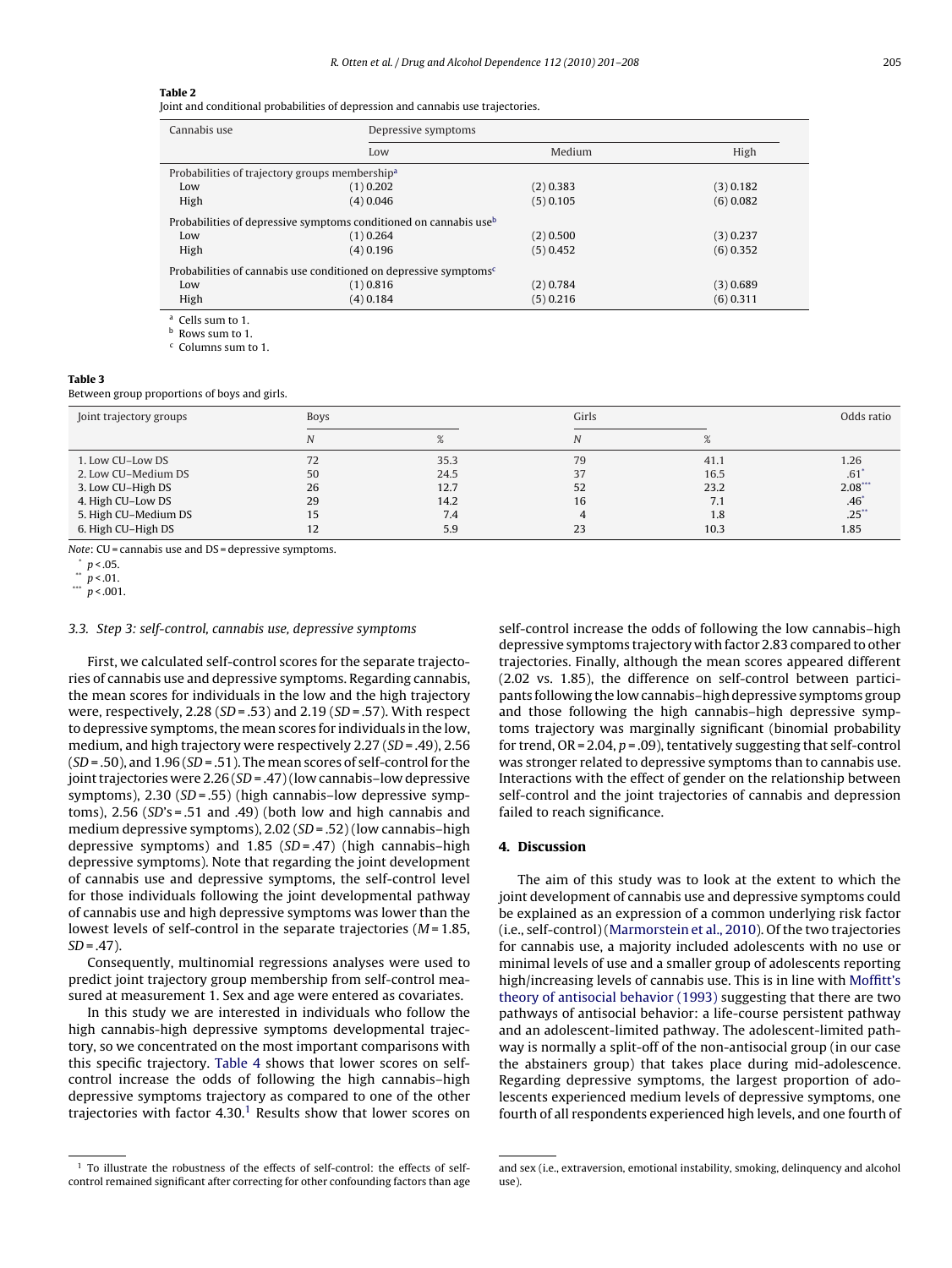| Variable                         |                            | Trajectory comparison                           |                           |                                       |                                                 |                                    |                      |                                                 |                                |
|----------------------------------|----------------------------|-------------------------------------------------|---------------------------|---------------------------------------|-------------------------------------------------|------------------------------------|----------------------|-------------------------------------------------|--------------------------------|
|                                  | High CU-High DS vs. Others |                                                 | Low CU-High DS vs. Others |                                       |                                                 | Low CU-High DS vs. High CU-High DS |                      |                                                 |                                |
|                                  | <b>OR</b>                  | 95% CI                                          | <i>p</i> -value           | <b>OR</b>                             | 95% CI                                          | <i>p</i> -value                    | <b>OR</b>            | 95% CI                                          | <i>p</i> -value                |
| Age<br>Girls<br>Low self-control | 1.47<br>1.42<br>$4.30***$  | $0.72 - 3.00$<br>$0.65 - 3.12$<br>$2.06 - 9.02$ | .29<br>.38<br>.00         | 0.90<br>$1.80^{\degree}$<br>$2.83***$ | $0.55 - 1.52$<br>$1.05 - 3.10$<br>$1.67 - 4.80$ | .70<br>.03<br>.00                  | 1.43<br>0.85<br>2.04 | $0.64 - 3.17$<br>$0.36 - 2.01$<br>$0.89 - 4.70$ | .85<br>.71<br>.09 <sup>3</sup> |

<span id="page-5-0"></span>Multinomial regression model comparing joint trajectories.

Note: CU = cannabis use, DS = depressive symptoms, OR = odds ratio, and CI = confidence interval.

 $*$   $p < .05$ .

 $p < 0.01$ 

<sup>a</sup> Binomial probability for trend.

all respondents reported low levels of depressive symptoms during the years in the study. The joint analysis of the two sets of trajectories illustrated that one group consisting out of 8% of the total sample  $(N=35)$  followed the highest trajectory for cannabis use and depressive symptoms, indicating co-occurrence. Moreover, accordingly with the common liability model, results showed that low levels of self-control are predictive of co-occurrence of cannabis use and depressive symptoms. Specifically, baseline levels of self-control were lowest in those adolescents who followed the joint developmental pathway of cannabis use and high levels of depressive symptoms. The level of self-control in the group of adolescents who engaged in cannabis use and who followed the pathway with high levels of depressive symptoms was also lower than self-control reported by adolescents in the low cannabis use trajectory but who followed the pathway with high levels of depressive symptoms, although here the difference was only marginally significant.

The present study extends knowledge of previous studies in a few ways. First, while most studies that look at co-occurrence and comorbidity with cross-sectional designs, the present study uses a relatively new methodology: i.e., joint developmental trajectories. This statistical technique allows to look at the joint development and co-occurrence of different behaviors and psychological phenomena. Second, this study is the first to show that the link between cannabis use and depressive symptoms can, at least to some extent, be explained by a common liability model as suggested by [Marmorstein et al. \(2010\).](#page-6-0) While there are different candidates for a common liability factor, this study shows that self-control is a potentially important factor that may explain co-occurrence of cannabis use and depressive symptoms. Both cannabis use as well as depressive symptoms in adolescence can possibly be subscribed to the relative immaturity of self-regulatory systems and mismatches of different systems in adolescence. The fact that the self-control levels for those individuals following the joint developmental pathway of cannabis use and high depressive symptoms was lower than the lowest levels of self-control in the separate trajectories indicates that low levels of self-control or self-regulations are reflected in different developmental domains. Although it is likely that these effects are the result of immature self-regulatory mechanisms, additional studies are needed to test exactly which brain regions or systems are responsible for these effects. For instance, the effects may be a result of an ineffective information processing network [\(Nelson et al., 2005\),](#page-6-0) a disturbed approach and avoidance system ([Ernst et al., 2006\),](#page-6-0) an immature reward system [\(Forbes and Dahl, 2005\),](#page-6-0) or a combination of different systems.

Furthermore, it would be interesting to test the extent to which self-control plays a role in for instance co-occurrence of development in other domains of health risk behavior (e.g., alcohol use or binge eating). Moreover, in this study we concentrated on depressive symptoms as a reflection of emotional distress and imbalanced affect regulation. However, additional studies are needed to test

whether the effects are different for, for instance, anxiety which often occurs to overlap with depression/depressive symptoms [\(Ollendick et al., 2003\),](#page-7-0) but may be differently related to selfcontrol. Finally, it would be interesting to test the role of self-control in clinical samples.

#### 4.1. Limitations

Some limitations of this study should be mentioned. First, all included variables were assessed with self-reported frequency which is prone to error and could in some cases have lead to underreport. Although measurement of cannabis use by physiological measures is also difficult due to variation in biologically available cannabinoids concentrations, a combination of both self-report and more objective measures (e.g., immunoassay screening and gas chromatography/mass spectrometry confirmation) ([Buchan et al.,](#page-6-0) [2002\)](#page-6-0) would have provided more valid measures of cannabis use [\(Moore et al., 2007\).](#page-6-0) A second limitation refers to the sample and sample size. In the first part of the analyses we calculated separate trajectories for both cannabis use and depressive symptoms. A larger sample size would have allowed us to look at more different developmental profiles of both cannabis use and depressive symptoms. As a consequence, one might argue that results regarding the effect of self-control could have been more precise and specific if we had a larger sample. For instance, it would have been interesting to see the predictive value of self-control in a joint developmental trajectory that consists of adolescents with a cannabis use disorder according DSM-IV criteria and clinical levels of depressive symptoms. On the other hand, while this group consisted of relatively young adolescents, it made more sense to assume two rather than three developmental trajectories of cannabis use: one group that experimented and tried cannabis use over time and one group that did show little use or no use at all. Third, there is discussion about the statistical analysis that we used (i.e., trajectories) [\(Bauer, 2007\).](#page-6-0) We do acknowledge these concerns; however we think that for the purpose of this paper the use of joint trajectories was appropriate. We aimed at identifying robust groups of adolescents that showed consistently different levels of cannabis and depressive symptoms. By identifying these trajectories we were able to identify those adolescents that scores high on cannabis use and depressive symptoms. Finally, although participating families were carefully selected on the basis of several characteristics (e.g., educational level), results cannot be generalized to, for instance, adolescents from singleparent families or other cultures.

#### 4.2. Conclusions

This study provided support for the idea that self-control plays a role in the joint development and co-occurrence of cannabis use and depressive symptoms. Identifying early adolescents with low self-control should need extra attention since these adolescents are possibly most at-risk for health problems. Specifically,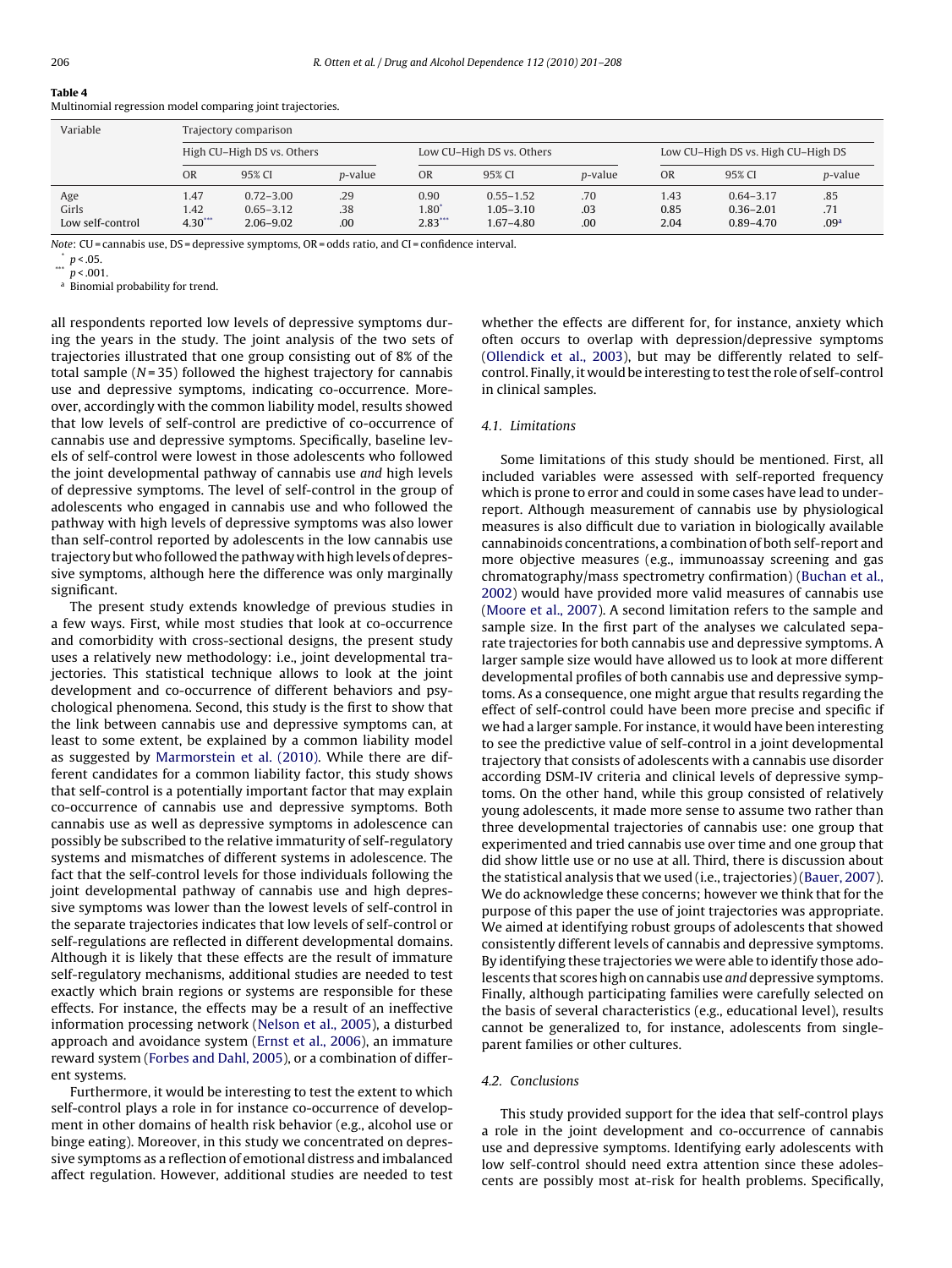<span id="page-6-0"></span>these children may also be more at-risk for joint development and co-occurrence of other health problems than presented in this study. Therefore, future studies should concentrate on the role of self-control in co-occurrence of other health risk behaviors and on psychological and physiological mechanisms underlying selfcontrol and its relation to co-occurrence. Particularly when turns out that self-control is a major risk factor for joint risk behaviors, prevention programs could target at children who score low on self-control. Potentially by means of prevention programs that, for instance, aim at strategies to increase one's self-efficacy to refuse peer pressure and by providing children with adequate coping skills.

# **Role of funding source**

The contribution of Roy Otten was supported by a grant of the NWO British Council-NWO Partnership Programme in Science. With this grant Dr. Otten was able to visit the Institute of psychiatry in London. The NWO British Council-NWO Partnership Programme in Science had no further role in the study.

#### **Contributors**

Roy Otten, Edward D. Barker, Barbara Maughan, Louise Arseneault, Rutger Engels. Otten designed this present study conducted the analyses and wrote the first draft of the manuscript. Barker contributed to the design, assisted in the statistical analyses and writing of the results section. Arseneault and Maughan contributed to the theoretical underpinnings of the study. Engels designed the larger study from which the data were drawn. All authors substantially contributed to the revision of the intellectual content of the manuscript.

#### **Conflict of interest**

No conflict declared.

#### **References**

- Arseneault, L., Cannon, M., Poulton, R., Murray, R., Caspi, A., Moffitt, T.E., 2002. Cannabis use in adolescence and risk for adult psychosis: longitudinal prospective study. BMJ 325, 1123–1212.
- Barker, E.D., Séguin, J.R., White, H.R., Bates, M.E., Lacourse, É., Carbonneau, R., Tremblay, R.E., 2007. Developmental trajectories of male physical violence and theft: relations to neurocognitive performance. Arch. Gen. Psychiatry 64, 592–599.
- Bauer, D., 2007. Observations on the use of growth mixture models in psychological research. Multivar. Behav. Res. 42 (4), 757–786.
- Baumeister, R.F., Heatherton, T.F., Tice, D.M., 1994. Losing Control: How and Why People Fail at Self-Regulation. Academic Press, San Diego, CA.
- Bovasso, G.B., 2001. Cannabis abuse as a risk factor for depressive symptoms. Am. J. Psychiatry 158 (12), 2033–2037.
- Boys, A., Marsden, J., 2003. Perceived functions predict intensity of use and problems in young polysubstance users. Addiction 98 (7), 951–963.
- Brendgen, M., Lamarche, V., Wanner, B., Vitaro, F., 2010. Links between friendship relations and early adolescents' trajectories of depressed mood. Dev. Psychol. 46 (2), 491–501.
- Brook, J.S., Gordon, A.S., Brook, A., Brook, D.W., 1989. The consequences of marijuana use on intrapersonal and interpersonal functioning in black and white adolescents. Genet. Soc. Gen. Psychol. Monogr. 115 (3), 349–369.
- Buchan, B.J., Dennis, M.L., Tims, F.M., Diamond, G.S., 2002. Cannabis use: consistency and validity of self-report, on-site urine testing and laboratory testing. Addiction 97, 98–108.
- Compas, B.E., Ey, S., Grant, K.E., 1993. Taxonomy, assessment, and diagnosis of depression during adolescence. Psychol. Bull. 114 (2), 323–344.
- Dahl, R.E., 2004. Adolescent development and the regulation of behavior and emotion: introduction to part VIII. Ann. N. Y. Acad. Sci. 1021, 294–295.
- Davey, C.G., Yucel, M., Allen, N.B., 2008. The emergence of depression in adolescence: development of the prefrontal cortex and the representation of reward. Neurosci. Biobehav. Rev. 32 (1), 1–19.
- De Vries, H., Engels, R., Kremers, S., Wetzels, J., Mudde, A., 2003. Parents' and friends' smoking status as predictors of smoking onset: findings from six European countries. Health Educ. Res. 18 (5), 627–636.
- Degenhardt, L., Hall, W., Lynskey, M., 2003. Testing hypotheses about the relationship between cannabis use and psychosis. Drug Alcohol Depend. 71 (1), 37–48.
- De Kemp, R.A.T., Vermulst, A.A., Finkenauer, C., Scholte, R.H.J., Overbeek, G., Rommes, E.W.M., Engels, R.C.M.E., 2009. Self-control and early adolescent antisocial behavior: a longitudinal analysis. J. Early Adolesc. 29, 497–517.
- Dékovic, M., 1996. Vragenlijst Depressie bij Adolescenten, VDA. Intern Rapport: Universiteit Utrecht.
- D'Souza, D.C., Perry, E., MacDougall, L., Ammerman, Y., Cooper, T.,Wu, Y.T., Braley, G., Gueorguieva, R., Krystal, J.H., 2004. The psychotomimetic effects of intravenous delta-9-tetrahydrocannabinol in healthy individuals: implications for psychosis. Neuropsychopharmacology 29 (8), 1558–1572.
- Dorard, G., Berthoz, S., Phan, O., Corcos, M., Bungener, C., 2008. Affect dysregulation in cannabis abusers: a study in adolescents and young adults. Eur. Child Adolesc. Psychiatry 17 (5), 274–282.
- DuBois, D.L., Felner, R.D., Bartels, C.L., Silverman, M.M., 1995. Stability of selfreported depressive symptoms in a community sample of children and adolescents. J. Clin. Child Psychol. 24, 386–396.
- Enders, C.K., Bandalos, D.L., 2001. The relative performance of full information maximum likelihood estimation for missing data in structural equation models. Struct. Equ. Model. 8 (3), 430–457.
- Engels, R.C.M.E., Finkenauer, C., Meeus, W., Dekovic, M., 2001. Parental attachment and adolescents' emotional adjustment: the associations with social skills and relational competence. J. Couns. Psychol. 48 (4), 428–439.
- Ernst, M., Pine, D.S., Hardin, M., 2006. Triadic model of the neurobiology of motivated behavior in adolescence. Psychol. Med. 36, 299–312.
- Fergusson, D.M., Horwood, L.J., 1997. Early onset cannabis use and psychosocial adjustment in young adults. Addiction 92 (3), 279–296.
- Fergusson, D.M., Horwood, L.J., Swain-Campbell, N., 2002. Cannabis use and psychosocial adjustment in adolescence and young adulthood. Addiction 97 (9), 1123–1135.
- Finkenauer, C., Engels, R.C.M.E., Baumeister, R.F., 2005. Parenting and adolescent externalizing and internalizing problems: the role of self-control. Int. J. Behav. Dev. 29, 58–69.
- Flory, K., Lynam, D., Milich, R., Leukefeld, C., Clayton, R., 2004. Early adolescent through young adult alcohol and marijuana use trajectories: early predictors, young adult outcomes, and predictive utility. Dev. Psychopathol. 16 (1), 193–213.
- Forbes, E.E., Dahl, R.E., 2005. Neural systems of positive affect: relevance to understanding child and adolescent depression? Dev. Psychopathol. 17 (3), 827–850.
- Galvan, A., Hare, T.A., Parra, C.E., Penn, J., Voss, H., Glover, G., Casey, B.J., 2006. Earlier development of the accumbens relative to orbitofrontal cortex might underlie risk-taking behavior in adolescents. J. Neurosci. 26 (25), 6885–6892.
- Giedd, J.N., 2004. Structural magnetic resonance imaging of the adolescent brain. Ann. N. Y. Acad. Sci. 1021, 77–85.
- Harakeh, Z., Scholte, R.H., De Vries, H., Engels, R.C.M.E., 2005. Parental rules and communication: their association with adolescent smoking. Addiction 100 (6), 862–870.
- Holden, R.J., Pakula, I., 1998. Marijuana, stress and suicide: a neuroimmunological explanation. Aust. N. Z. J. Psychiatry 32 (3), 465–466.
- Jordan, N.C., Kaplan, D., Nabors Olah, L., Locuniak, M.N., 2006. Number sense growth in kindergarten: a longitudinal investigation of children at risk for mathematics difficulties. Child Dev. 77 (1), 153–175.
- Kandel, D.B., Davies, M., 1986. Adult sequelae of adolescent depressive symptoms. Arch. Gen. Psychiatry 43 (3), 255–262.
- Kandel, D.B., Davies, M., 1982. Epidemiology of depressive mood in adolescents: an empirical study. Arch. Gen. Psychiatry 39 (10), 1205–1212.
- Kendall, P.C., Cantwell, D.P., Kazdin, A.E., 1989. Depression in children and adolescents: assessment issues and recommendations. Cogn. Ther. Res. 13, 109–146.
- Kuijer, R., de Ridder, D., Ouwehand, C., Houx, B., van den Bos, R., 2008. Dieting as a case of behavioural decision making. Does self-control matter? Appetite 51 (3), 506–511.
- Magar, E.C.E., Phillips, L.H., Hosie, J.A., 2008. Self-regulation and risk-taking. Pers. Indiv. Differ. 45, 153–159.
- Marmorstein, N.R., Iacono, W.G., Malone, S.M., 2010. Longitudinal associations between depression and substance dependence from adolescence through early adulthood. Drug Alcohol Depend. 107 (2–3), 154–160.
- Mathews, J., Youman, K., Stuewig, J., Tangney, J., 2007. Reliability and validity of the brief self-control scale in a sample of incarcerated offenders. Paper presented at the Annual Meeting of the American Society of Criminology, Atlanta Marriott Marquis, Atlanta, Georgia, 2007, November 13. Retrieved February 9, 2009, from [http://www.allacademic.com/meta/p202012](http://www.allacademic.com/meta/p202012_index.html) index.html.
- Moffitt, T.E., 1993. Adolescence-limited and life-course-persistent antisocial behavior: a developmental taxonomy. Psychol. Rev. 100 (4), 674–701.
- Monshouwer, K., Van Dorsselaer, S., Van Verdurmen, J., Ter Bogt, T., De Graaf, R., Vollebergh, W., 2006. Cannabis use and mental health in secondary school children. Findings from a Dutch survey. Br. J. Psychiatry 188, 148–153.
- Moore, T.H., Zammit, S., Lingford-Hughes, A., Barnes, T.R., Jones, P.B., Burke,M., Lewis, G., 2007. Cannabis use and risk of psychotic or affective mental health outcomes: a systematic review. Lancet 370 (9584), 319–328.
- Muraven, M., Baumeister, R.F., 2000. Self-regulation and depletion of limited resources: does self-control resemble a muscle? Psychol. Bull. 126, 247–259.
- Muthen, B., 2003. Statistical and substantive checking in growth mixture modeling: comment on Bauer and Curran. Psychol. Methods 8 (3), 369–377, 319–328. Muthen, L., Muthen, B., 1998-2003. Mplus User's Guide. Muthen Muthen, Los Ange-
- les, CA. Nelson, E.E., Leibenluft, E., McClure, E.B., Pine, D.S., 2005. The social re-orientation
- of adolescence: a neuroscience perspective on the process and its relation to psychopathology. Psychol. Med. 35 (2), 163–174.